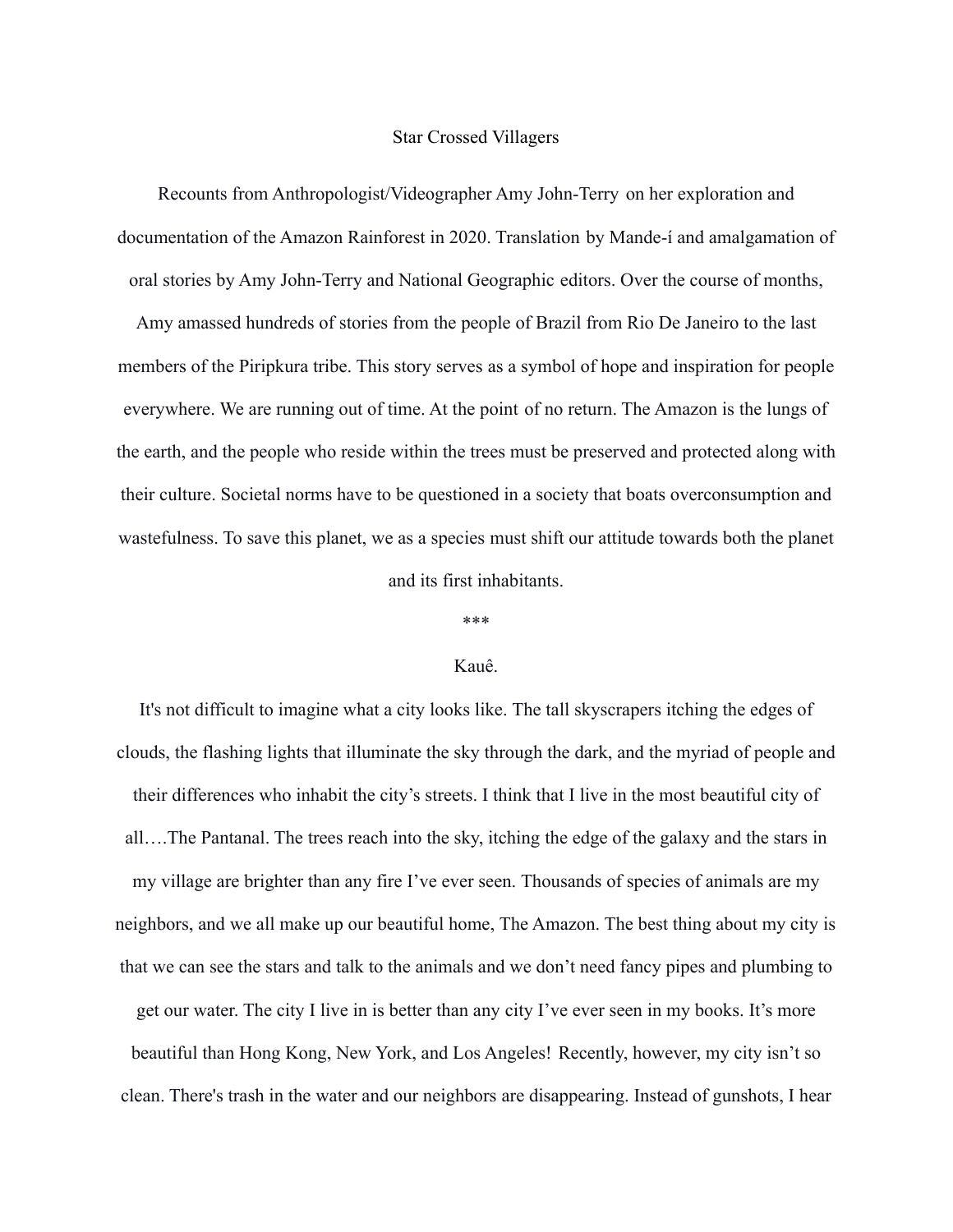falling trees. The sounds of heavy machines in the distance, bulldozing my skyscrapers and squashing my friends. The animals don't speak our language but I can still hear their cries for help. No one seems to be hearing mine though. I've seen my older brothers screaming at the people to stop cutting but they just shrug and walk away. They have no respect for the trees, the stories they tell, the families they house, the change they've seen. They just don't seem to care.

My village has had to move many times. Our ancestral land is barren now. The graves of my ancestors were replaced with crops to feed people in completely different countries. Now my land can barely feed the village. Sometimes people come in and give us supplies, and try to "help

us". My family calls them white vultures. Feeding on our helplessness to fill their guilty conscience. We wouldn't need supplies if they weren't cutting down our trees and killing our animals. The only thing we need is for them to leave.

\*\*\*

### Sadiki

The bus ride to the forest isn't very fun. At first, I thought it was like a roller coaster, with all the bumps and harsh turns. I would close my eyes and imagine that I was having the time of my life as my stomach flew up and down. Now the wooden seats have been made by butt sore, and my butt is bruised purple and red from the constant jolting. The hot humid hair chokes me and my hair frizzes up into a bird's nest afro. The sun beats down on my skin and they don't give us hats, they usually don't even give us water. Just axes. When I first started, my arms would give out after a couple of hours in the sun and I used to pass out on the forest floor. I would wake up with a watcher spitting and screaming in my face shoving the ax back into my small, underfed limbs. As I chopped the bugs would attack my skin, causing red welts and sores to spot my dark brown skin. I'm tougher now, and I'm thankful for that. My muscles have grown and my hands and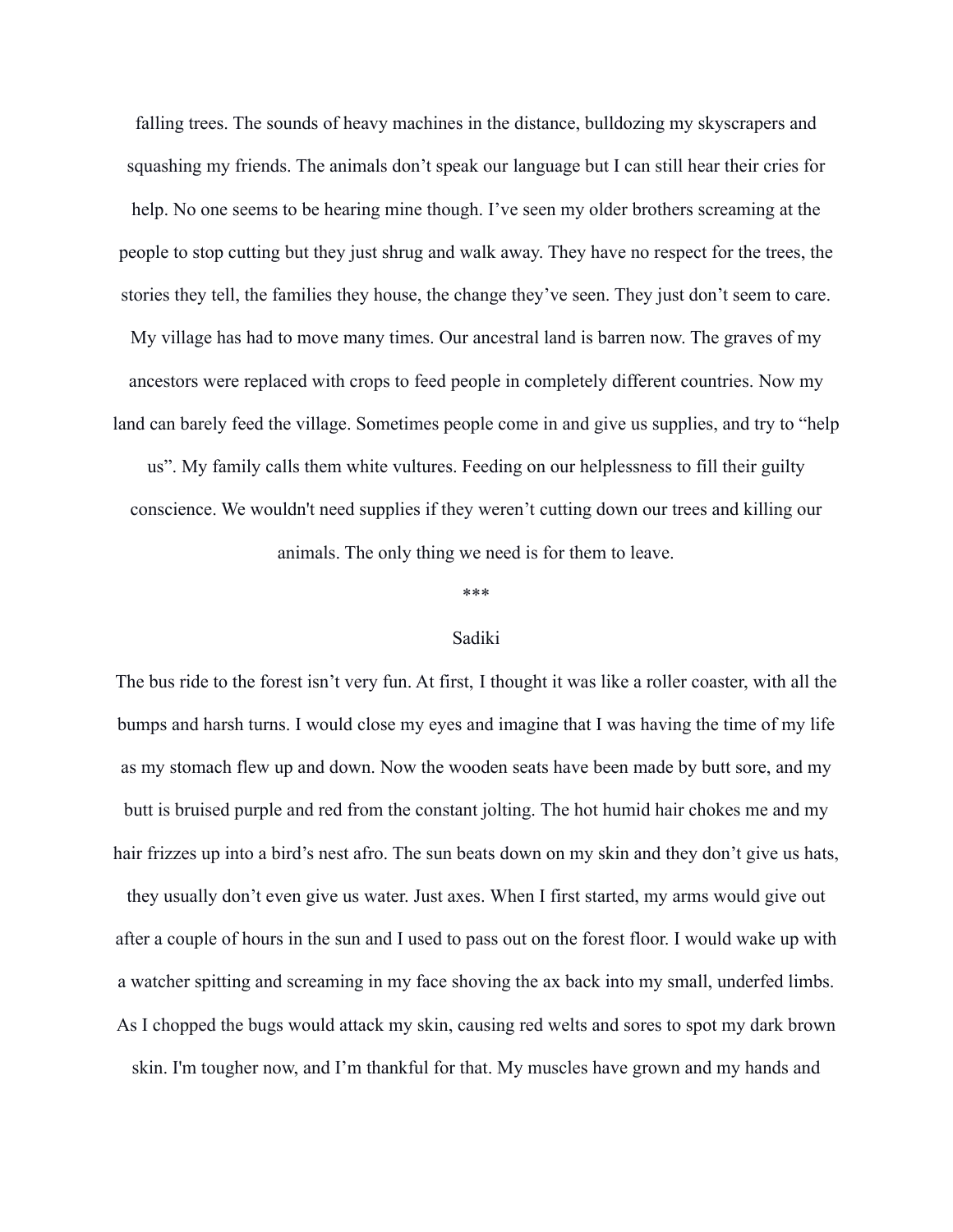arms are calloused so it doesn't hurt as much. I'm still thirsty, and hungry, and pretty skinny, but thick muscles support my fragile bones. I wish they didn't expect so much for me, I'm only 12. I started working in the forest when I was 10. The officials came to the village in Rwanda and took all the men and boys. I was packed like sardines in a can onto a small ship and sailed somewhere far away from my village. Not much of a village was left. In Rwanda, we were some of the last of our people. War, disease, and famine had taken most of the souls away. Someplace better I hoped. My family had died due to ethnic conflicts the year before I was taken so there was no one to mourn my disappearance. I long for my family. I long for my village. For home.

#### \*\*\*

### Kauê.

My little sister died today. We don't know the name of the disease, and our shaman didn't know what medicine and rituals to do. This happens quite often now, so many new diseases in our forest. Not enough medicine to save my people. I watched her frail thin body hanging in the shaman's arms. Her eyes kept rolling side to side but her face was limp and her tongue kept falling out of her small pink mouth. The village sat around and sang for her, old folk songs from the days where we were free as the shaman gently anointed her face with blood from a chicken. Hours passed in front of the fire until the sun started to creep through the trees and the shaman said there was nothing more he could do. "Night had taken her," he said. So we gave her back to

the night. I began to wonder when it would give us something back.

#### \*\*\*

### Sadiki

The bus didn't come today. The workers looked around helplessly and eventually just grabbed some leaves and curled up under the cover of the leaves. My body itched and ached as bugs flew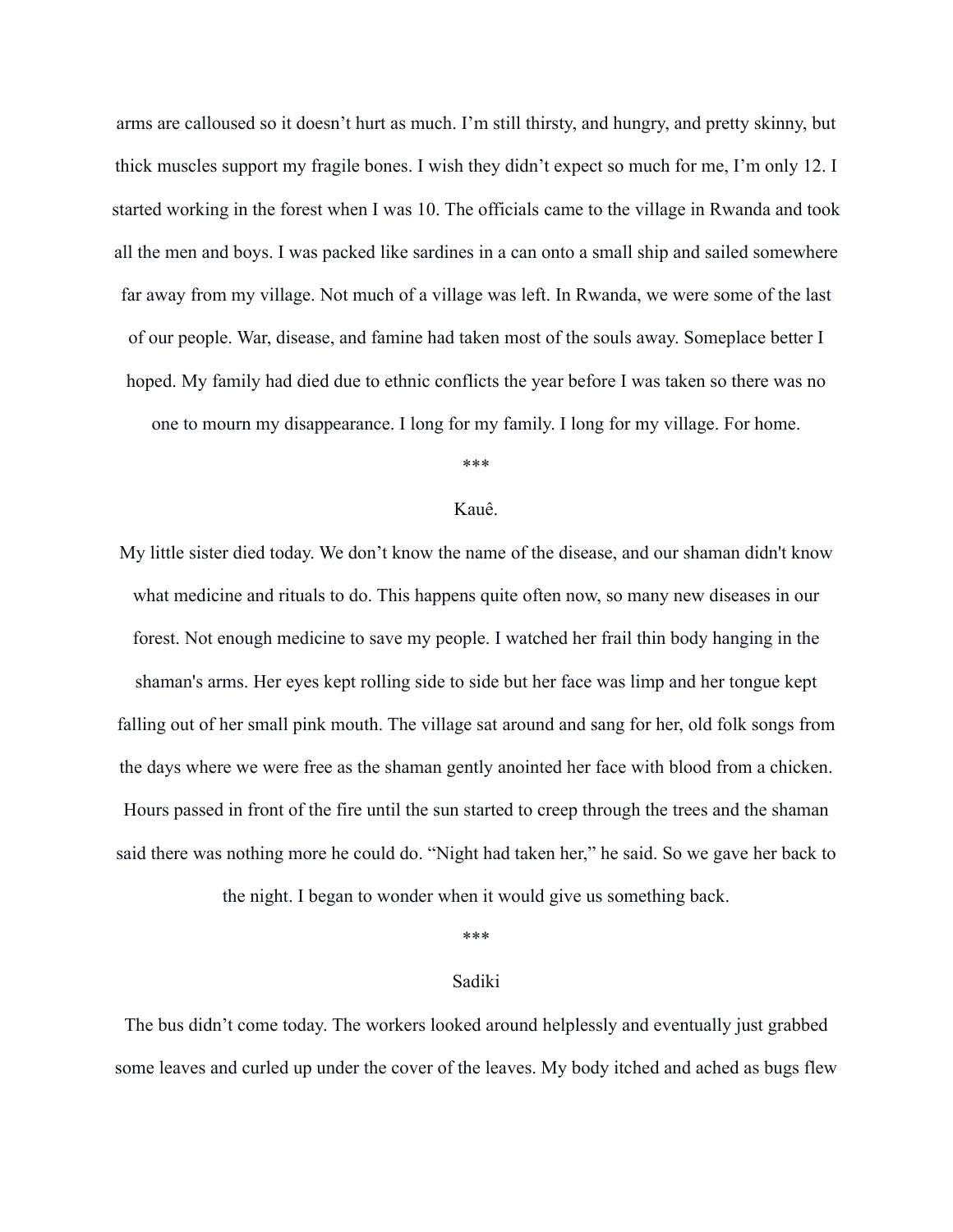in and out of my ears and danced along my legs. I never actually fell asleep but I awoke to sounds of screaming and crying and singing. At first, I thought that the delusion had finally crept in, but as I listened closer I was reminded of the songs my village used to sing when our people got sick. A wave of nostalgia coursed through my body as I tentatively stood and began walking towards the sounds. I walked slowly avoiding glistening eyes in the night and low branches

poised to trip me up. After an hour of searching, I saw the fire. It was small now, and surrounding it was huts made of pudgy vines. I didn't see anyone except a small silhouette sitting at the edges of the flames, rocking back and forth chanting under his breath. I approached slowly, with fear in my heart and caution on my tongue. He looked up and saw me standing there and he

just… smiled. I was in shock. A feeling I had forgotten had flooded my body as I went to sit

down next to him. He opened his mouth and sounds started coming out but I could not understand them. I tried to speak my language and he shook his head and looked down. We sat in silence for a while breathing in the heat of the fire. Even though I could not say anything to him and him to me I felt safe and understood. I felt as if our eyes were speaking the same language.

The pain in his mirrored mine and I knew that I had found

### A friend.

### \*\*\*

### Author's Note:

I was lucky enough to capture the beautiful friendship of Sadiki and Kauê during my time in the Amazon Rainforest. While I was originally there to protest deforestation and lobby with the government for protected lands for indigenous groups, I ended up spending much more time in the forest and villages than the city streets. I recorded many interactions between myself and individuals I met along the way, but two little boys stood out to me the most. In a time and trip